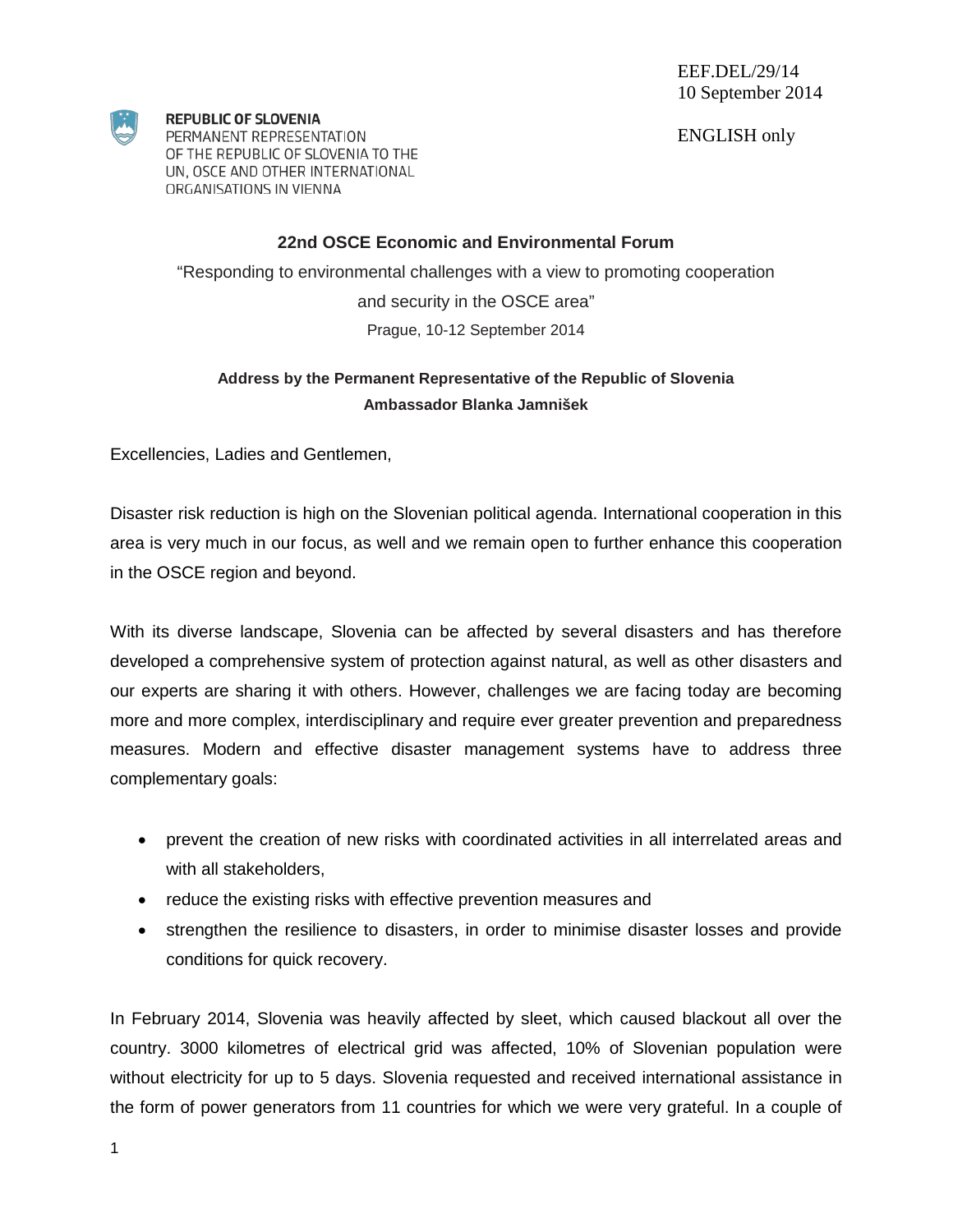days, normal living conditions were re-established for most of the population. It will, however, take decades to mitigate damages in the forests, namely 51 % of forests in Slovenia suffered the consequences and damage on infrastructure. A long-term reconstruction of electrical grids is required as well.

I wanted to share this information with you since the lesson we have experienced is that the negative impact of large scale disasters can be reduced with various preventive and preparedness activities. Cost effective steps today can reduce risks and save lives tomorrow.

On the other hand, Slovenia was one of the countries, which responded instantly to the request for assistance in case of catastrophic floods in Serbia and Bosnia and Herzegovina in May this year. Our rescue units were activated for immediate search and rescue activities. Later on, Slovenian experts also helped in disaster loss assessment and are involved in the projects of rehabilitation and recovery.

International future efforts need to stress the importance of ensuring proper institutional capacities and financial resources for disaster risk reduction. Hyogo Framework for Action (HFA) for the period 2005-2015 provided grounds for building disaster risk resilient communities all over the world. However, there is still a lot to do. Post-2015 Hyogo Framework for Action process for disaster risk reduction has to be a constitutive part of the broader post-2015 development agenda, including the work on a new global climate agreement.

Activities of different actors, stakeholders, international organisations should be mutually supportive and contribute, in a coordinated manner, to achieving sustainable development and more disaster resilient societies on global and national levels. To this end, Slovenia has already started consultations with all relevant national stakeholders, as well as the private sector and non-governmental organizations and is also actively engaged in the negotiations in the EU and UN frameworks.

I am also pleased to inform you that in July 2014 Slovenia established a National Platform for Disaster Risk Reduction in a form of Council as Advisory Board to the Government. One of its main activities is to facilitate cooperation of stakeholders in all phases of disaster management cycle – prevention, preparedness, response to disasters, and recovery.